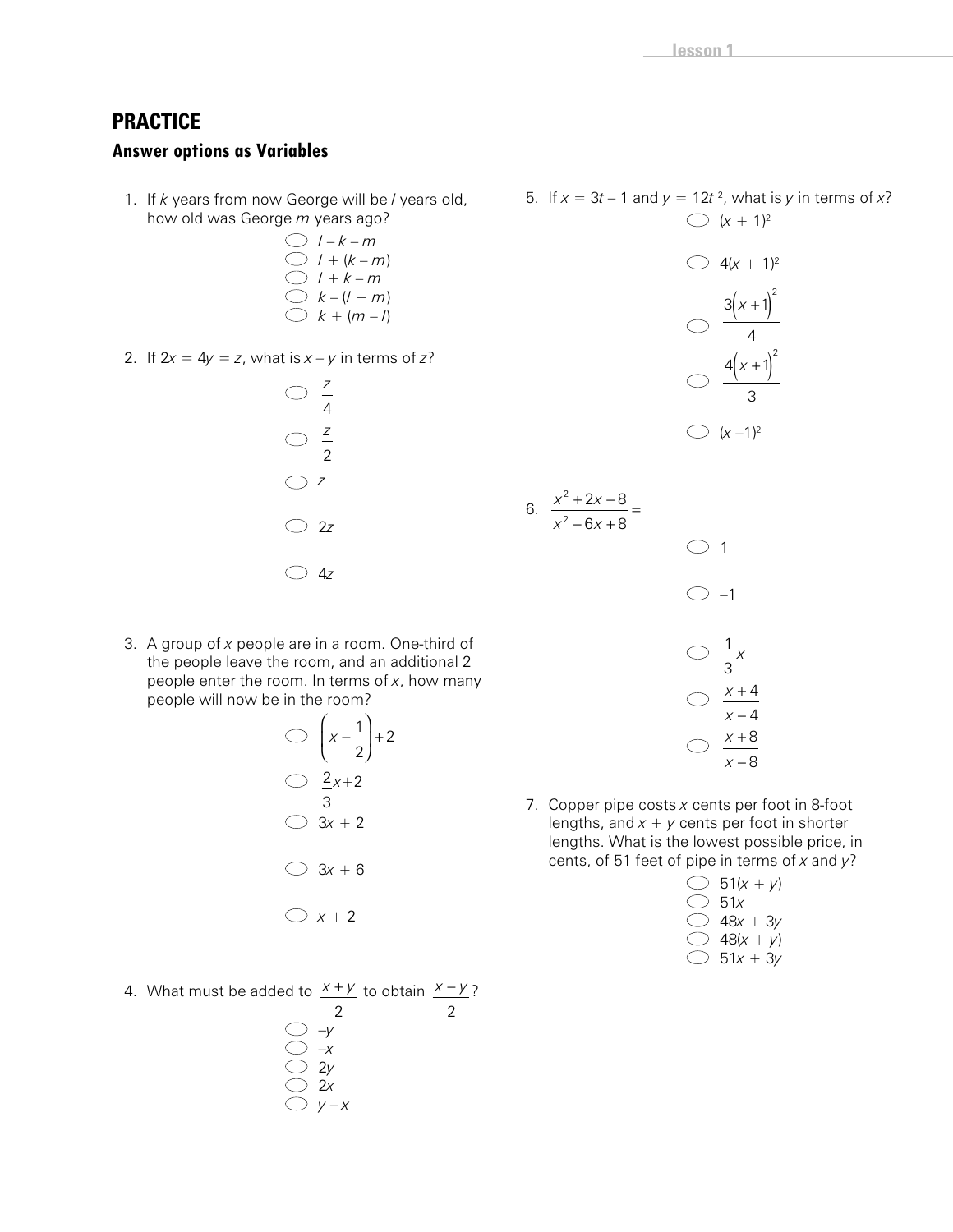#### **Answer Options as Percents**

1. Twenty-five percent of the residents of City Y are 65 years old or older. Twenty percent of the residents of City Y who are under the age of 65 are age 18 or younger. What percent of the residents of City Y are between the ages of 18 and 65?

| 15% |
|-----|
| 25% |
| 45% |
| 60% |
| 75% |

2. In an election, 3 7 of the voters voted for Candidate *A*, and 3 5 of the remaining voters voted for Candidate *B*. Of the voters who voted for neither Candidate *A* nor Candidate *B*, 1 2 voted for Candidate *C*. What fraction of all the votes were cast for Candidate *C*?

$$
\frac{1}{70}
$$
\n
$$
\frac{4}{35}
$$
\n
$$
\frac{9}{35}
$$
\n
$$
\frac{13}{35}
$$
\n
$$
\frac{9}{10}
$$

3. A parking garage has places for a certain number

of cars. If 1 5 of the places are left empty, and 2 5 of the places are used by compact cars, noncompact cars take up what fraction of the filled spaces in the garage?



4. Fred and Bobbie are book collectors, and Fred has twice as many books as Bobbie does. Onefourth of Fred's books are signed by the authors, and three-fifths of Bobbie's books are signed by the authors. If Fred and Bobbie combine their collections, what fraction of the books are signed by the authors?

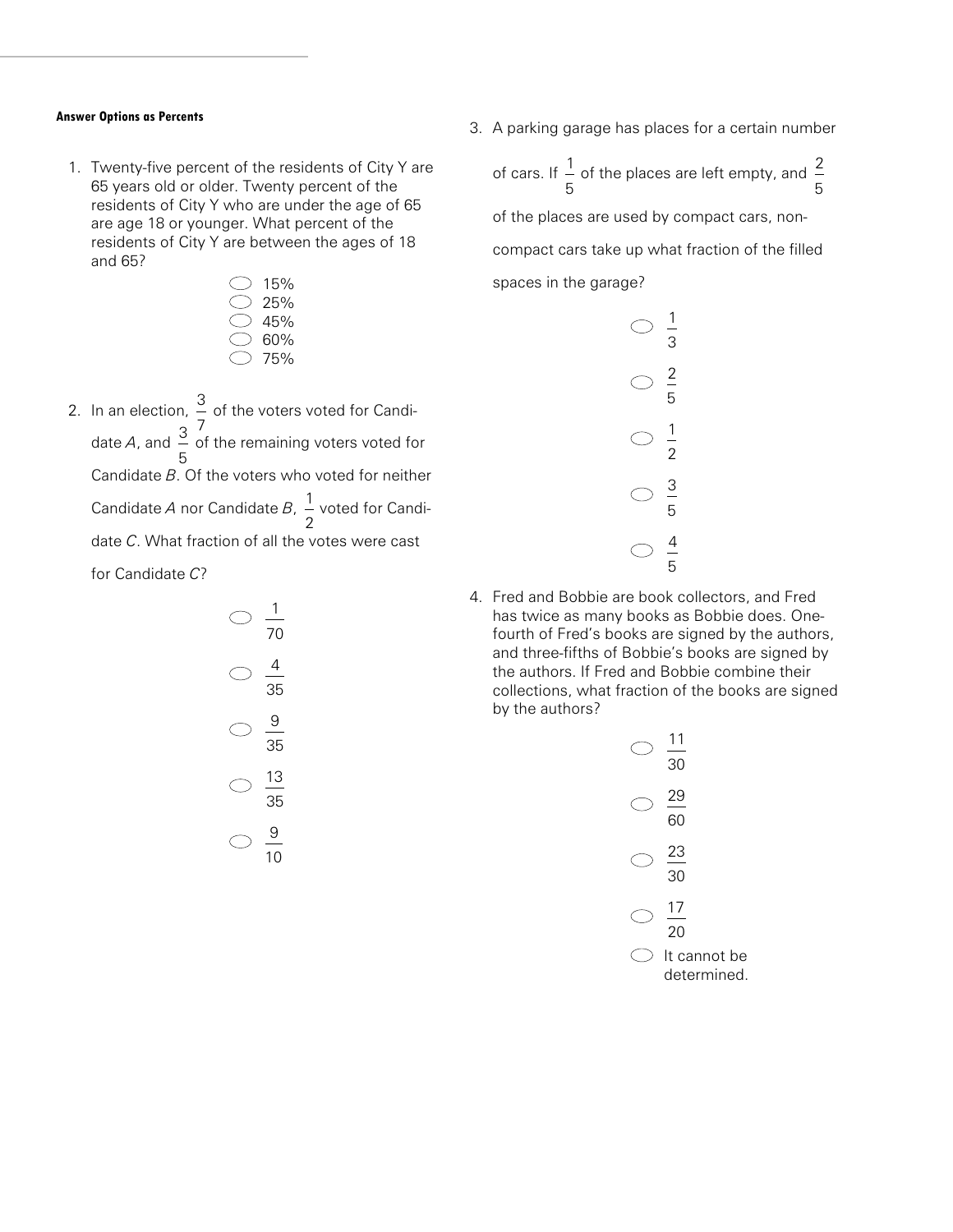5. Computer retailer *A* is selling a computer at a 20 percent discount from its suggested retail price. Computer retailer *B* promises to match this price and then discount it a further 10 percent. Computer retailer *B*'s final price is what percent of the suggested retail price?



6. At a certain university, 3 out of every 5 students live in an on-campus dormitory. If one out of every 10 students who do not live in an oncampus dormitory lives in a university-owned apartment, what fractional part of the student body does not live in either an on-campus dormitory or a university-owned apartment?

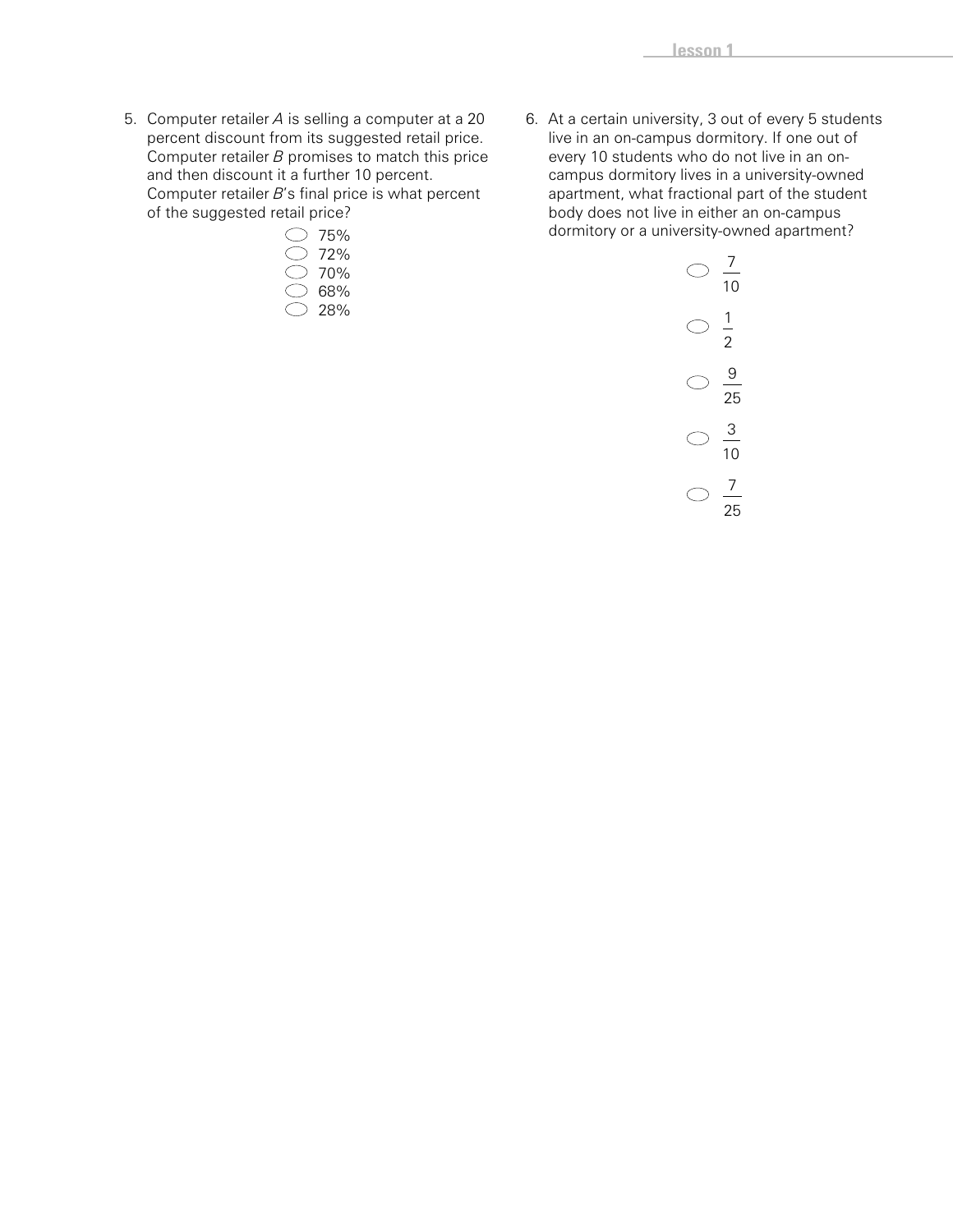#### **Back Solve**

1. If  $2x^2 - 2x - 12 = 0$  and  $y^2 - 5y + 6 = 0$ 

```
when x = -y, then what is the value of x?
```
- –3 –2 0 2 3
- 2. Several persons rented a car for \$30. If there had been one more person in the group, it would have cost each person \$1 less. How many people were in the group originally?
	- 5 6 10 12 15
- 3. This year, half of the clients of a certain consulting firm ended up paying the firm exactly \$22,000 each, while the other half ended up paying the firm exactly \$33,000 each. If the firm received a total of \$275,000 from its clients, how many clients does the consulting firm have?
	- $\bigcirc$  9 10 11 12 13
- 4. A certain bakery produces only chocolate and vanilla cupcakes. If the bakery sells 160 cupcakes per day, and 26 more chocolate cupcakes than vanilla cupcakes are sold per day, how many chocolate cupcakes does the bakery sell per day?

| 54      |
|---------|
| 67      |
| 82      |
| 93      |
| 06<br>1 |

5. Judy is 26 years old and Diane is 5 years old. In how many years will Judy be twice as old as Diane?

| 16 |
|----|
| 19 |
| ン1 |
| 24 |
| 26 |

6. Pat has a pocket full of quarters, dimes, and nickels. He takes 6 coins out of his pocket that amount to \$0.70. If there are only two denominations of coins among the 6 coins in Pat's hand, how many nickels is he holding?

| ク |
|---|
| Ö |
| 4 |
| 5 |
| h |

7. On any given Sunday, 75 percent of the people in a city who own TV sets turn them on. Thirty percent of the people who turn their TV sets on watch football. If 9,900 people watch football on Sunday, how many people in the city own TV sets?

| 75.000 |
|--------|
| 44.000 |
| 30.000 |
| 24.000 |
| 20.000 |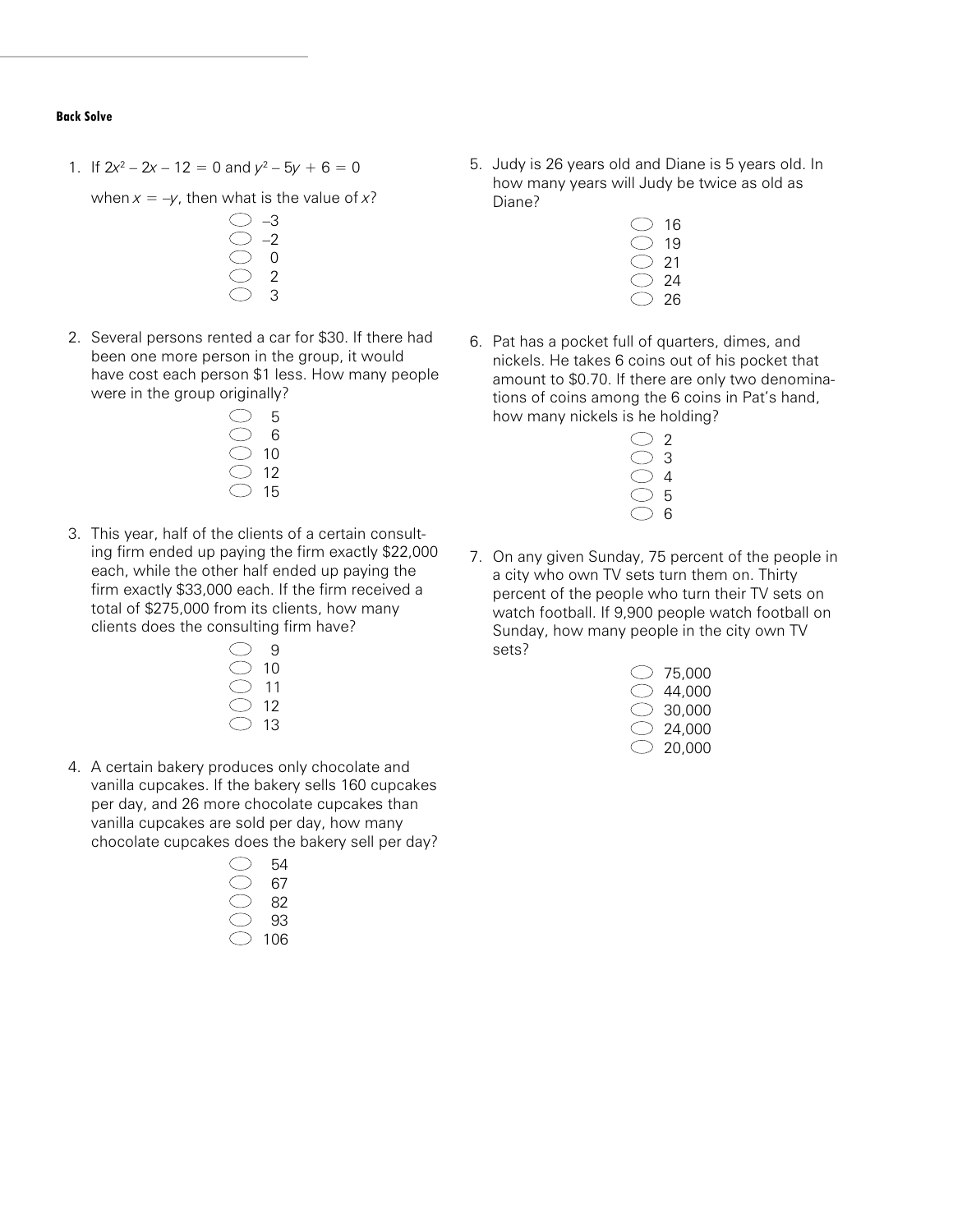### **ANSWERS AND EXPLANATIONS**

### **Answer options as Variables**

- 1. **A** Plug in  $k = 3$ ,  $l = 10$ , and  $m = 5$ . If George will be 10 in 3 years, he's 7 now. Thus he was 2 (target answer) five years ago.
- 2. **A** Plug in. Be sure to choose numbers that make the equation in the question true. Let  $x = 6$ , *y* = 3, and *z* = 12. In that case, *x – y* = 6 – 3 = 3 (target). Only choice (A) works.
- 3. **B** Use Plugging In. The value of *x* that you plug in should be a multiple of 3; let  $x = 12$ . If a third of the people leave, that leaves 8; if 2 come in, your new total is 10 (target answer).
- 4. **A** If you plug in  $x = 3$  and  $y = 5$ , then  $\frac{x+y}{2} = 4$  and  $\frac{x-y}{2}$  = −1. You have to add −5 (target answer) to 4 in order to get –1.
- 5. **D** Plug in for *t* first. If  $t = 2$ , then  $x = 5$  and  $y = 48$ . The question wants the value of *y*, so 48 is your target answer.
- 6. **D** Plug in  $x = 3$ , and the fraction becomes  $\frac{9+6-8}{2}$  $9 - 18 + 8$  $\frac{+6-8}{-18+8}$ which reduces to  $\frac{7}{7}$  $\frac{1}{-1}$ , or  $-7$  (target answer).
- 7. **E** The 8-foot lengths are less expensive, so you want to get as many as possible: six. If you get six 8-foot lengths, that leaves 3 feet at the more expensive rate. Let  $x = 2$  and  $y = 3$ ; the first 48 feet cost \$96, and the remaining 3 feet cost \$5 each, or \$15. Your target answer is \$111.

### **Answer options as Percents**

- 1. **D** Plug in 100 for the number of residents. There are 25 people that are 65 or older, and 15 are 18 or younger. There are 60 people in between.
- 2. **B** Use the denominators to find the ideal number to plug in for the number of voters: 70. From the data given, 30 choose Candidate *A* and 24 vote for Candidate *B*. Of the remaining 16, 8 choose Candidate *C*. The fraction of voters that vote for *C* is  $\frac{8}{70}$ , which reduces to  $\frac{4}{35}$ .
- 3. **C** If there are 25 places in the garage, then there are 5 empty places and 10 of the places have compact cars in them. If you picked (B), you probably misread the question; the question involves the fraction of non-compact cars in the *filled* spaces. There are 10 non-compact cars and 20 filled spaces, so the fraction is  $\frac{1}{2}$ .
- 4. **A** Get rid of (E), which is the Trap Answer. Give Fred 20 books and Bobbie 10 books; 5 of Fred's books are signed and 6 of Bobbie's are signed. The total is 11 out of the 30 books.
- 5. **B** Use Plugging In. Let the suggested retail price be \$100. Retailer *A* sells the computer for \$80, and retailer *B* sells it for \$72. This second price is a 28 percent discount from the original price. The Trap Answer is (C).
- 6. **C** Use Plugging In. It's important to see here that *3 out of 5* is the same thing as  $\frac{3}{5}$  $\frac{6}{5}$ . If there are 50 students, then 30 live in a dorm and 2 live in an apartment. There are 18 students remaining, and 18  $\frac{18}{50}$  reduces to  $\frac{9}{25}$ .